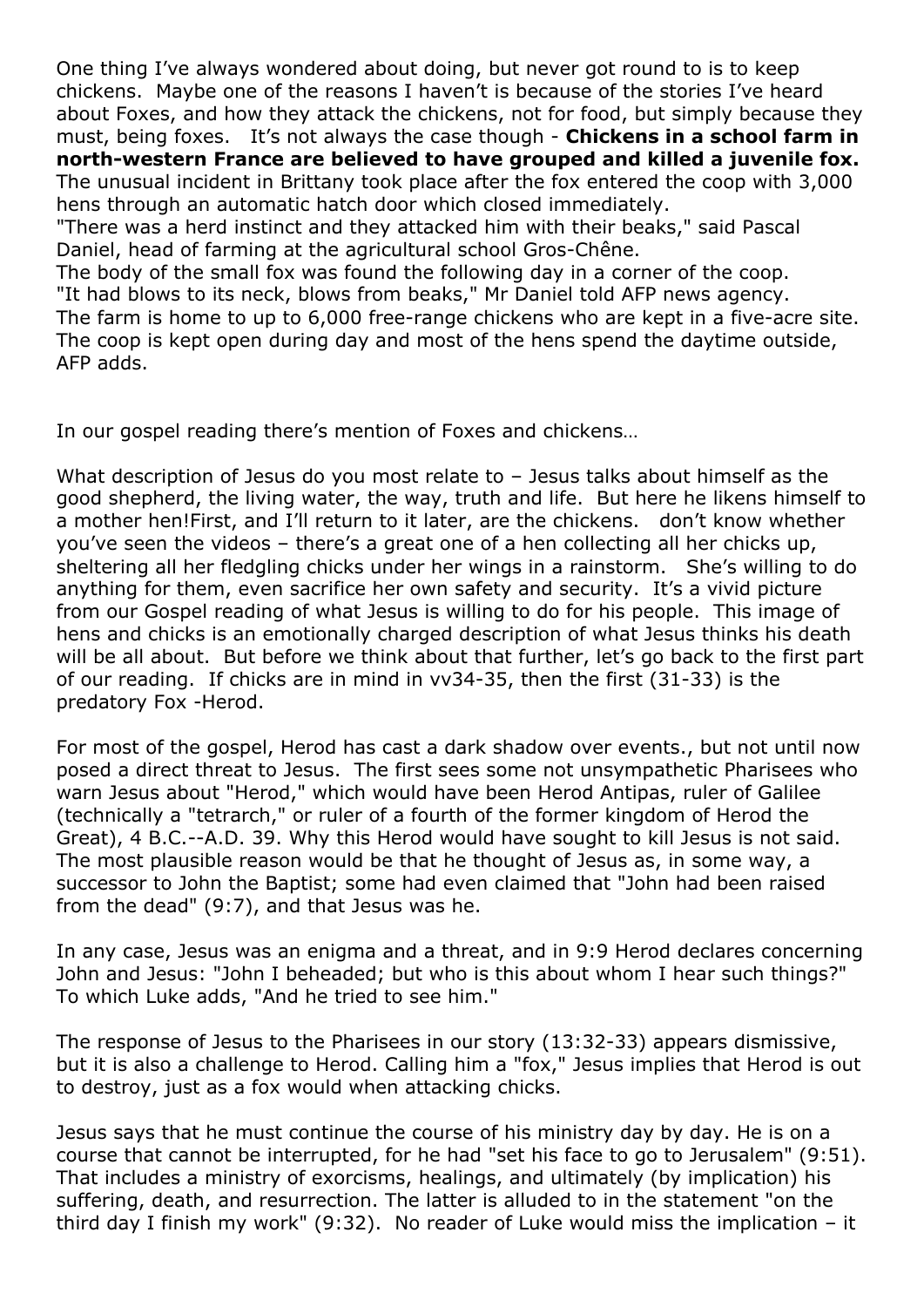was the boy Jesus who was found in the temple on the third day, the risen lord Jesus, alive again on the third day.

Jesus destiny is clear – to go to Jerusalem and die, risking the threats of the fox, and looking at the second image, adopting the role of the mother hen to the chicks faced with sudden danger. How will Jerusalem respond?

The lament is tinged with great sadness. Jerusalem had already been the place where prophets had been killed (Jeremiah 26:20-23; cf. Matthew 23:29-30; Acts 7:52) and where early Christian witnesses, including Stephen and James, would be martyred (Acts 7:59; 12:2). Jesus cries out, using feminine imagery of a hen with her chicks, saying that he would gladly have protected the city, but the people in the end would not listen.

So we catch a glimpse of what Jesus' purpose in travelling to Jerusalem will be. Israel's and greatest tragedy is about to unfold – and they need to turn back to God again – to repent, to accept the promised King whose kingdom is one of love and peace. This still remains the only way to avoid the disaster which comes about by rejecting Jesus.

## What might this mean for us today?

Jesus knew his purpose was to go to Jerusalem, even though the Pharisees warned him. How easily do we get distracted from serving God – instead of following his good and perfect plan for our lives, challenging though that sometimes might be?

Second, what part does lament have in our lives? Tragedies like that in New Zealand over the last few days may cause us to think, even to comment – but do we lament – to pour out our hearts to God for the mess that the world is in – to call upon God?

And finally, how do we respond to this very feminine biblical image of God being like the mother hen who longs to shelter and protect? Will we let Jesus be that for us?

A prayer of reflection:-

 "O Jerusalem, Jerusalem, you who kill the prophets and stone those sent to you, how often I have longed to gather your children together, as a hen gathers her chicks under her wings, but you were not willing! **Luke 13:34**

 Dear Jesus, of all the pictures you painted and metaphors you used, to help us understand your love for us… I have to admit… **mother hen** never made its way into my top five. It just doesn't seem to carry the same weight or make the same impression as all of your "**I Am**" claims. Yet as I ponder this image, it is **profoundly endearing**… and more than **appropriate**.

 That you chose such a metaphor says much about the **depths of your affection** and the **intensity of your engagement** in our lives. It also reveals how **fragile, vulnerable** and**foolish** we are as your "chicks." It makes me want to know and worship you all the more. It makes me want to run to you this morning with full abandon and primed anticipation.

 Jesus, I certainly praise you for your ongoing commitment to gather your family **from every nation**, but I'm especially thankful today for your commitment to **gather me**… because I'm "prone to wander, Lord, I feel it, prone to leave the God I love." Keep running after me. Keep running **after ME**, Jesus… when I **drift**